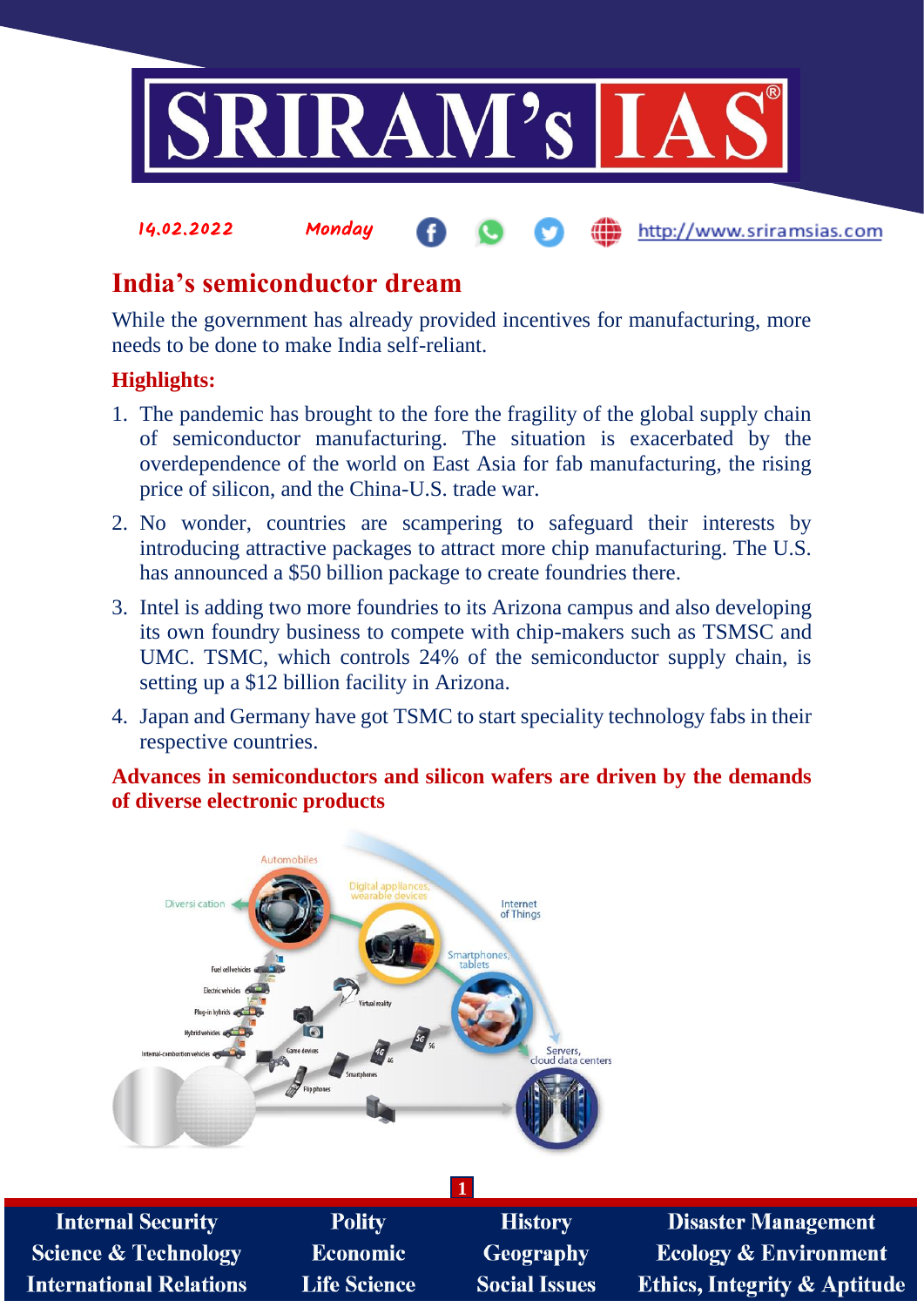

#### 14.02.2022 Monday http://www.sriramsias.com

## **Indian efforts to promote semiconductor chip manufacturing:**

- 1. It is timely, therefore, that India has approved a \$10 billion package to incentivise the manufacturing of semiconductors in the country.
- 2. The government has drawn out a list of incentives to get leading international manufacturers to set up their manufacturing unit in India either by themselves or with the help of a local partner.
- 3. Considering the current geopolitical dynamics and the fact that semiconductors are at the core of fourth industrial revolution technologies, this is a welcome first step.

### **Fab manufacturing**

- 1. In the microelectronics industry, a semiconductor fabrication plant (commonly called a fab; sometimes foundry) is a factory where devices such as integrated circuits are manufactured.
- 2. Getting fab manufacturing will also build on India's strength in design. We have the largest number of chip designers outside of the U.S. who are working on state-of-the-art systems and technologies. For example, Karnataka boasts over 85 fabless chip design houses of various global companies.
- 3. To create the ecosystem for fab manufacturing, it is important to lock in the demand for semiconductors produced within the country.
- 4. Similar work needs to be done to develop raw material supply capabilities. The India Electronics and Semiconductor Association is exploring the opportunity to start supplying processed raw materials like minerals and gases to the fab and ATMP (Assembly. Testing, Marking, and Packaging) industry.
- 5. Fab clustering, where key semiconductor supply chains and related businesses are in one place to create backward and forward linkages, would also play a key role in creating an ecosystem for the semiconductor industry.
- 6. The availability of an uninterrupted power supply and semiconductor grade Ultra Pure Water to the extent of 10 MLD per fab are also key requirements.
- 7. Additionally, a conducive environment needs to be created for women to work night shifts along with zero labour disputes.

| <b>Internal Security</b>        | <b>Polity</b>       | <b>History</b>       | <b>Disaster Management</b>              |  |  |
|---------------------------------|---------------------|----------------------|-----------------------------------------|--|--|
| <b>Science &amp; Technology</b> | <b>Economic</b>     | Geography            | <b>Ecology &amp; Environment</b>        |  |  |
| <b>International Relations</b>  | <b>Life Science</b> | <b>Social Issues</b> | <b>Ethics, Integrity &amp; Aptitude</b> |  |  |